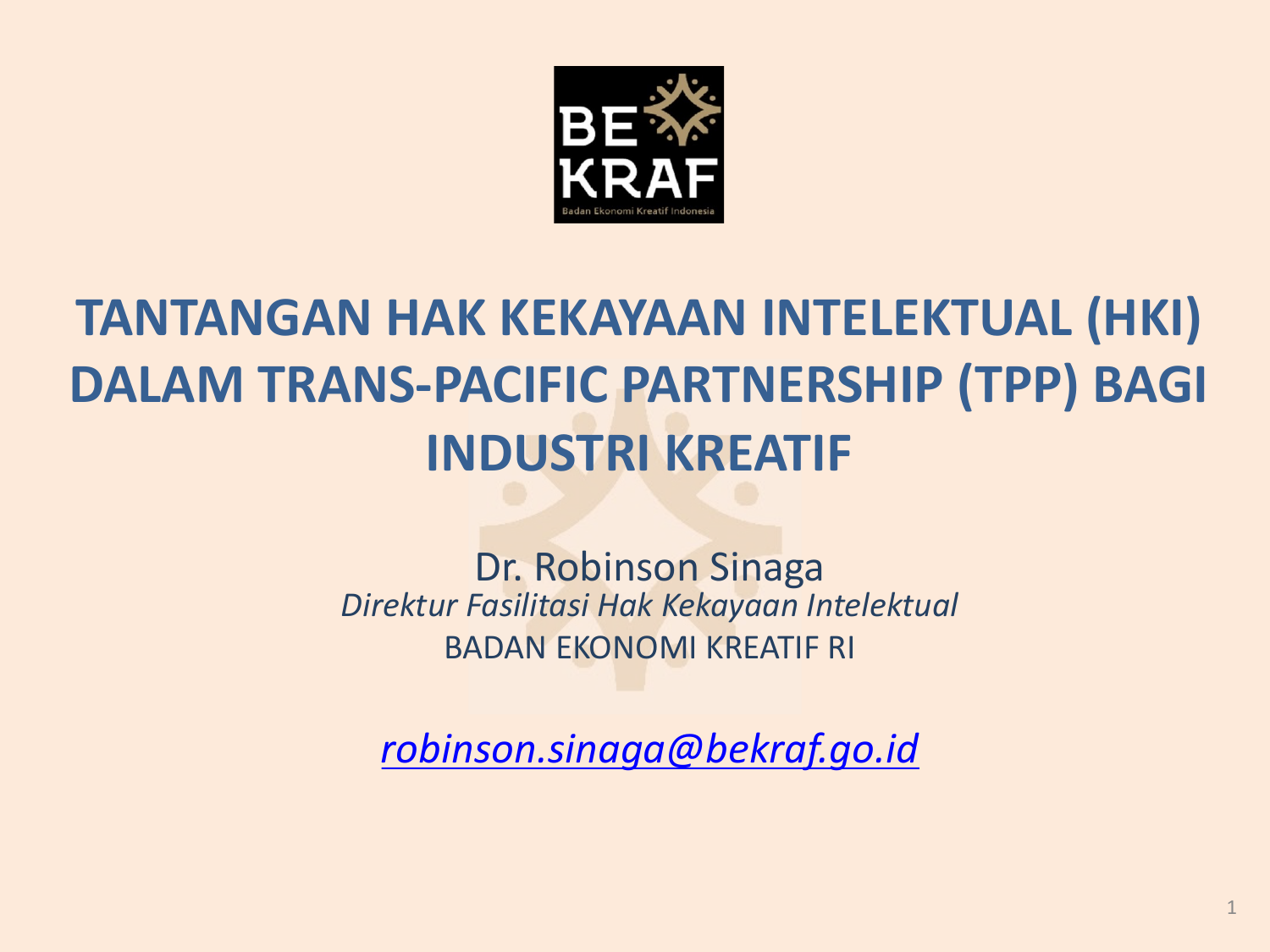# BADAN EKONOMI KREATIF (BEKRAF)

Peraturan Presiden NO. 6 Tahun 2015 Tentang Badan Ekonomi Kreatif,\$sebagaimana telah diubah dengan Peraturan Presiden No.\$ 72\$Tahun 2015

16 Sub Sektor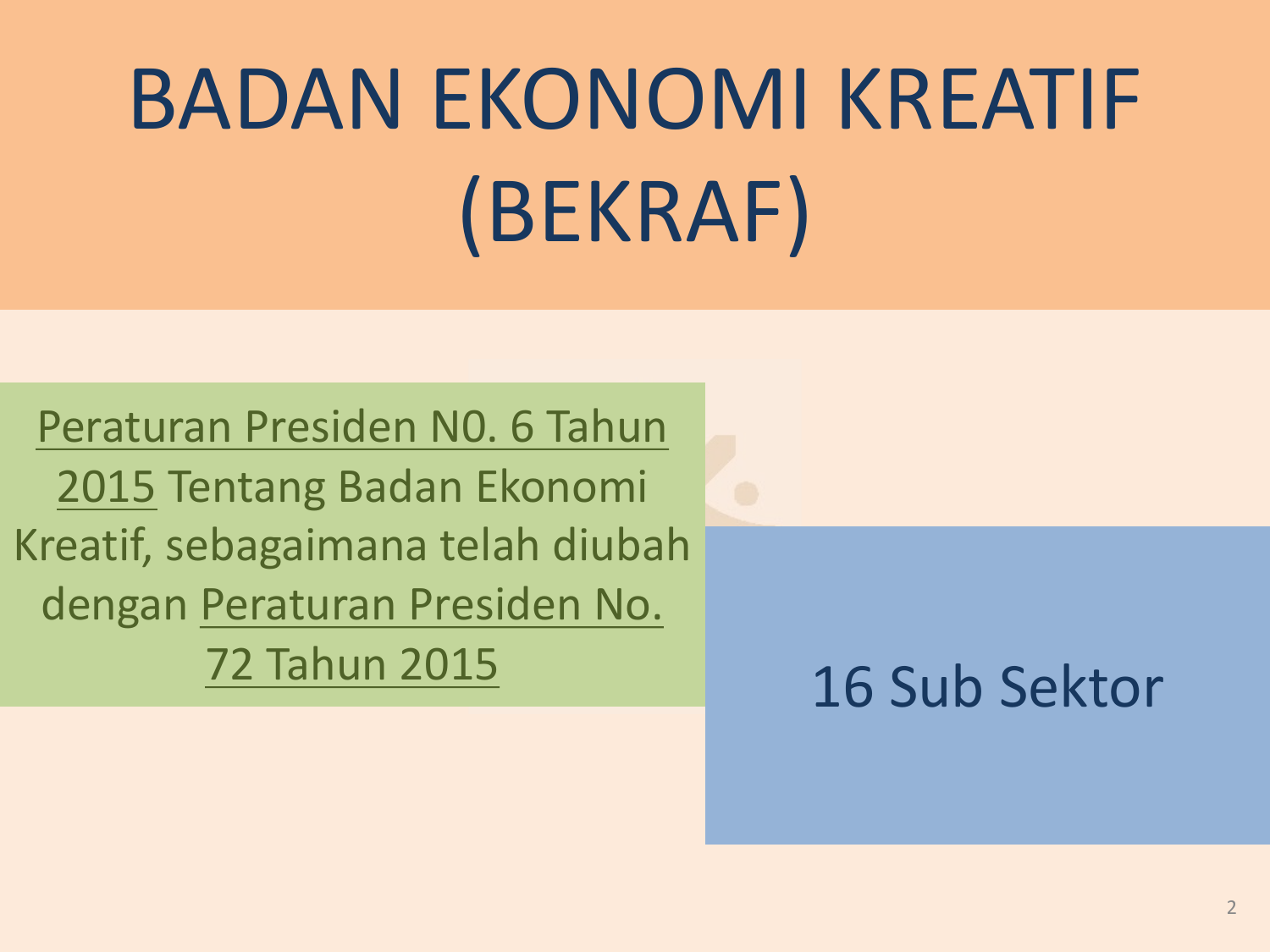### 16\$ SUB\$ **SEKTOR**

APLIKASI & GAMES DIGITAL **ARSITEKTUR** DESAIN INTERIOR DESAIN KOMUNIKASI VISUAL DESAIN PRODUK FASHION FILM, ANIMASI & VIDEO FOTOGRAFI KRIYA KULINER **MUSIK** PENERBITAN PERIKLANAN SENI PERTUNJUKAN **SENI RUPA TELEVISI & RADIO**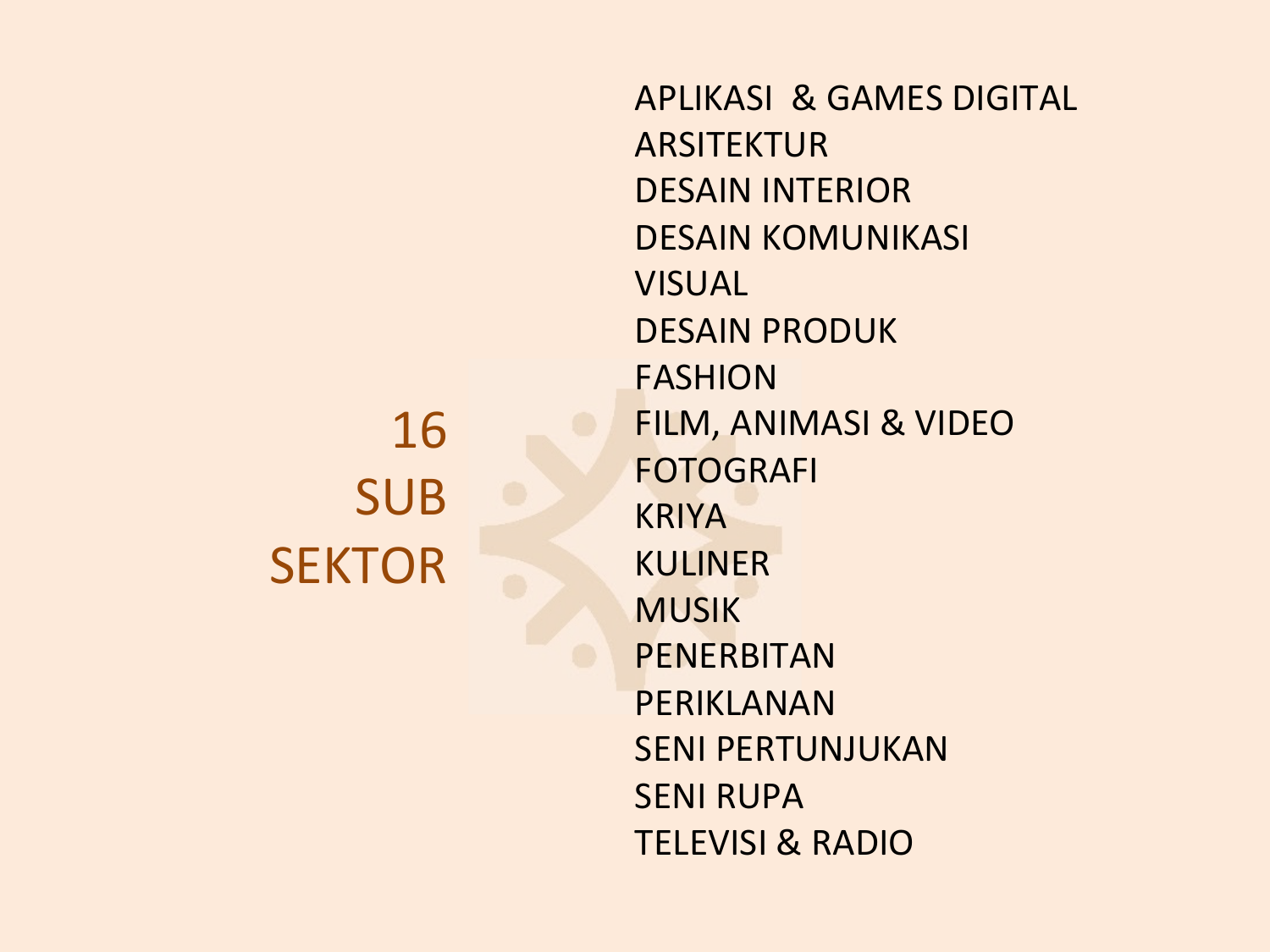#### **HKI%TPP**

- **Trademark (Section C)**
- Country Names (Section D)
- Geographical Indications (GI) (Section E)
- Patents and Undisclosed Test or Other Data (Section F)
- Industrial Designs (Section G)
- **Copyright and Related Rights** (Section H)
- **Enforcement (Section I)**
- Internet Service Providers (Section J)

### **REGULASI HKI RI**

- UU Paten No. 13/2016
- UU Hak Cipta No. 28/2014
- UU Merek No. 15/2001
- UU Desain Industri No. 31/2000
- **UU DTLST No. 32/2000**
- UU Rahasia Dagang No. 30/2000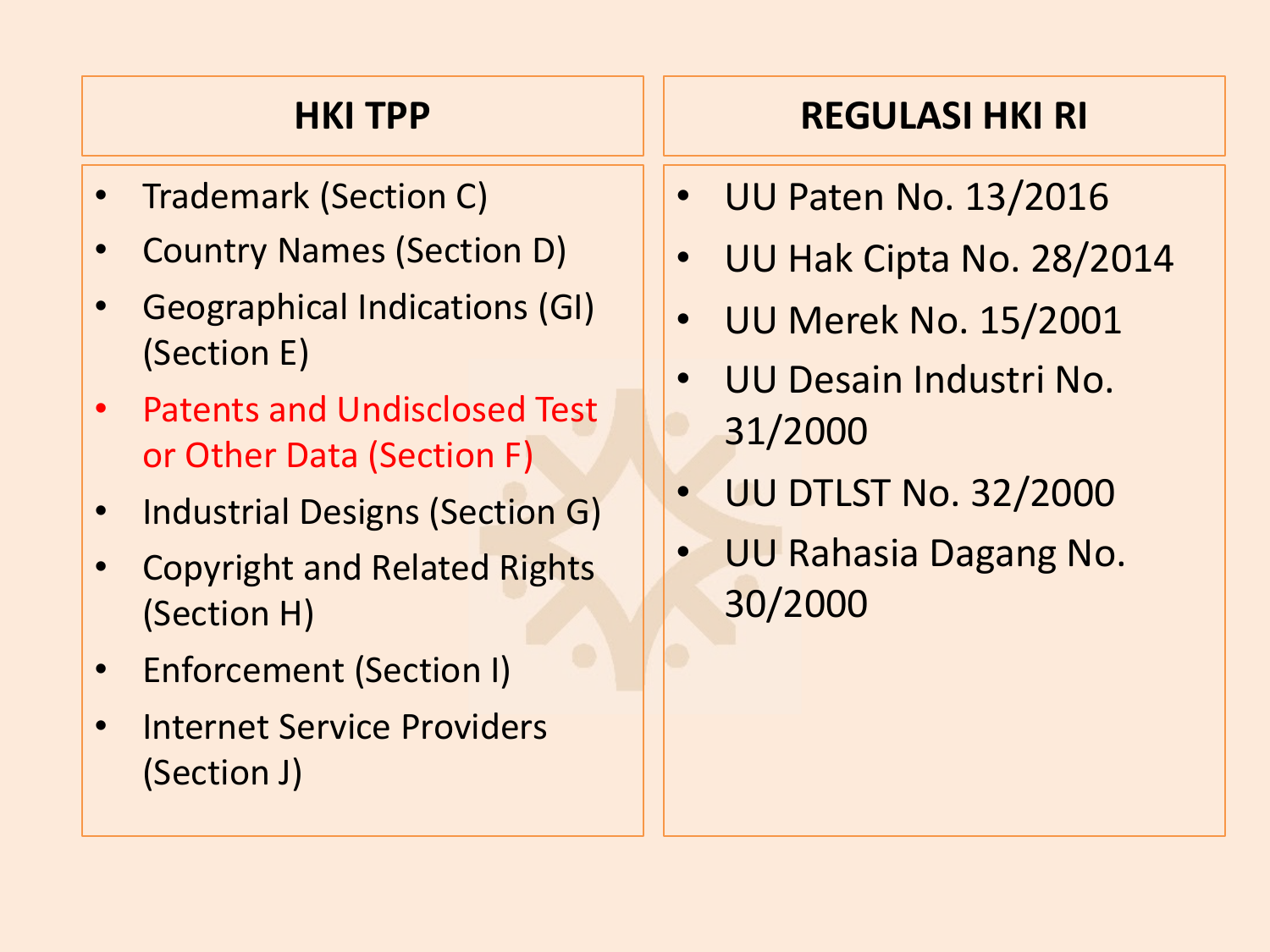### **MEREK**

#### **TPP**

- Article 18.18: Types of Signs Registrable as Trademarks
	- Suara dan bau harus dapat dilindungi sebagai merek
- Article  $18.24$ : **Electronic Trademarks System** 
	- a system for the electronic\$ application for, and maintenance of, trademarks
- Article 18.27: Non-<br>Recordal of a Licence

- Suara dan bau tidak dapat dilindungi
	- sebagai merek
- Pendaftaran merek online belum dapat dilakukan
- Lisensi wajib dicatatkan di DJKI

- Lingkup meluas
- Memudahkan masyarakat utk mendaftarkan merek, khususnya masyarakat yang\$ jauh dari Jakarta
- Aktivitas lisensi tidak dapat didata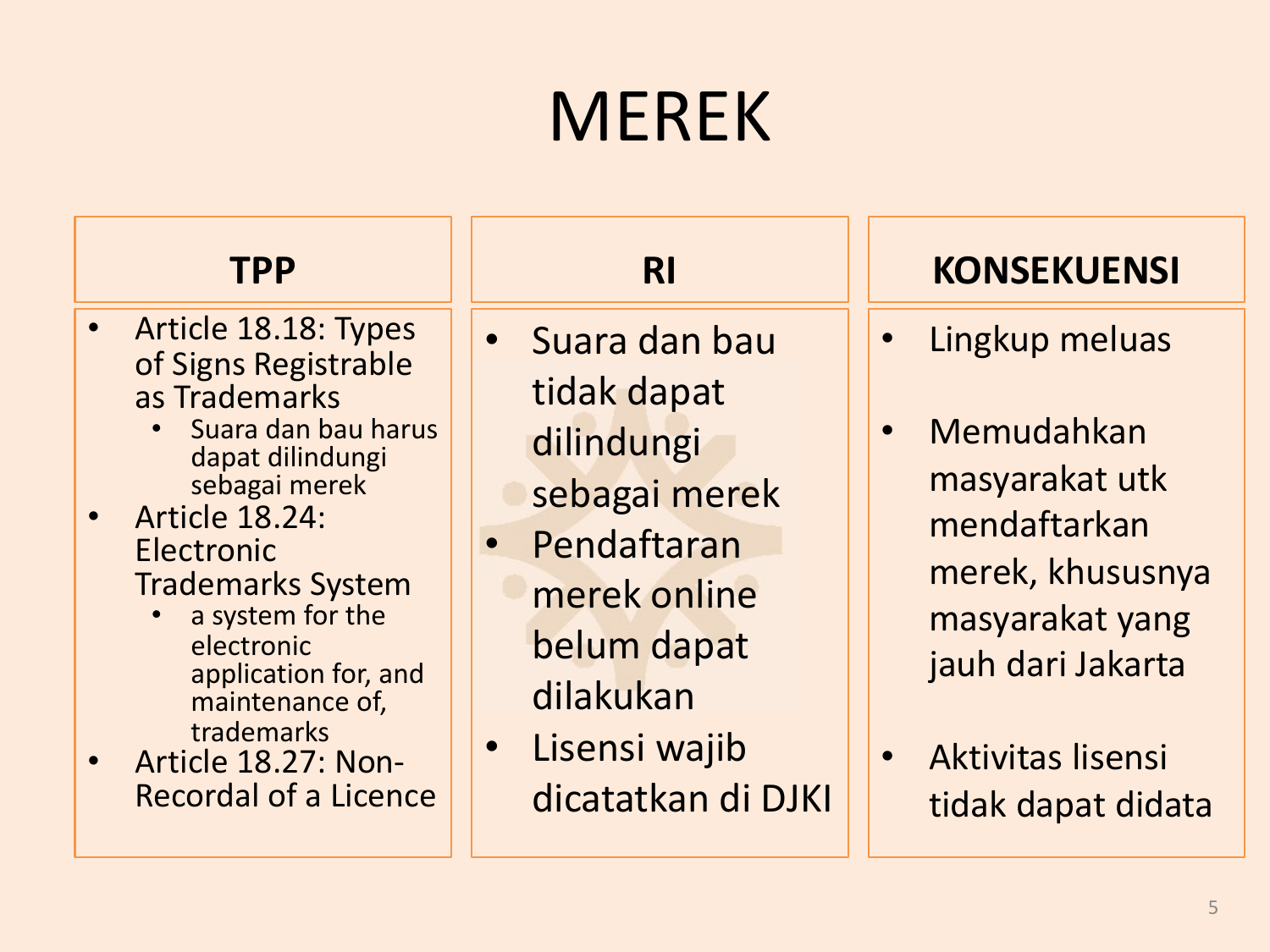## PATEN (+)

#### **TPP**

- $\bullet$  Article 18.46
	- Procedures for a patent applicant to request to expedite the examination of its patent application

• Tidak tersedia prosedur percepatan

- Tersedianya pilihan bagi pihak yang ingin permohonan patennya cepat selesai
- Di beberapa negara, pilihan ini disertai biaya (yang\$ cukup tinggi)
- Dapat memberi dorongan ketepatan waktu proses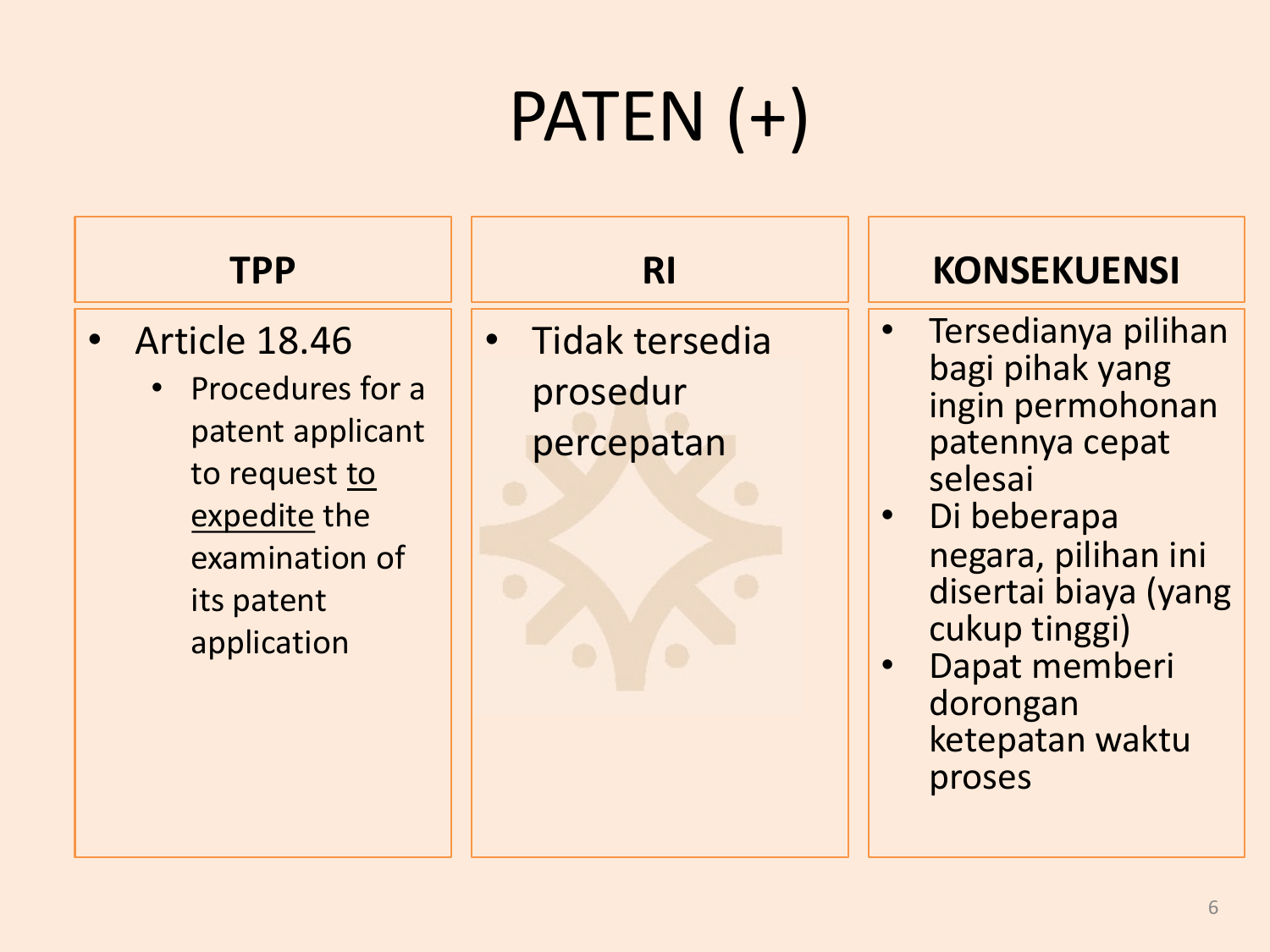#### **TPP**

- Article 18.37 (1)
	- Each Party shall make patents available for any invention, in all fields of technology

- Tidak semua invensi dapat diberi paten
	- $-$  Business method
	- Mahluk hidup,\$ kecuali jasad renik
	- proses biologis yang esensial untuk memproduksi tanaman atau hewan

- Startup Aplikasi dan games tidak akan leluasa berkembang dan cenderung terhambat
- (Patent Troll)<br>Mahluk hidup diberi paten, mis. Hewan hasil rekayasa genetik
- Pengaturan semacam ini dapat menguntungkan negara lain yg bkn TPP sementara di negaranya sendiri tidak dapat diberi paten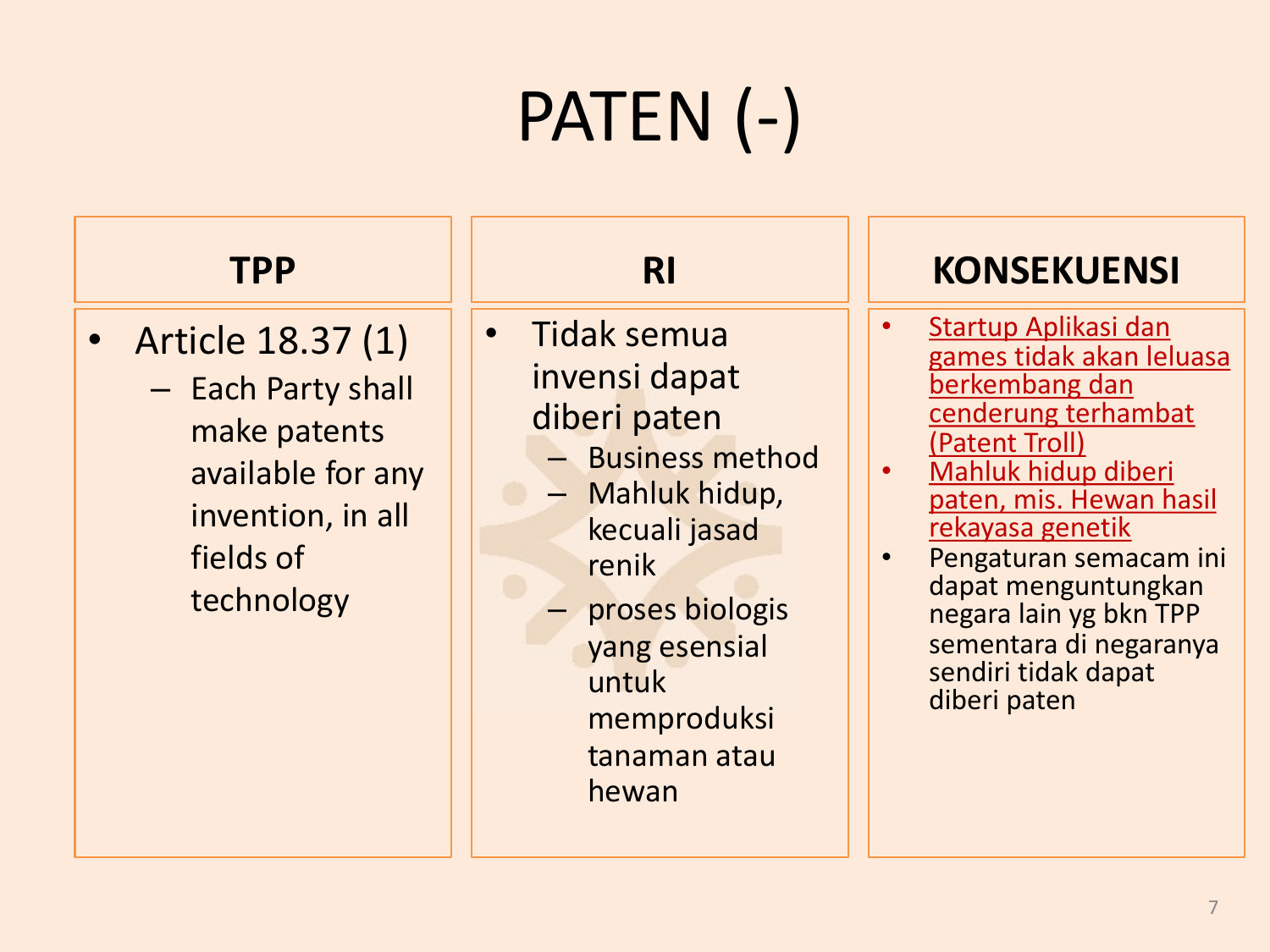#### **TPP**

- Article 18.37 (2)
	- $-$  each Party confirms that patents are available for inventions claimed as at least one of the following: new uses of a known product, new methods of using a known product, or new processes of using a known product.

- Tidak dapat diberi paten:
	- Second medical use
	- $-$  new uses of a known product
	- $-$  new methods of using a known product
	- $-$  new processes of using a known product

- Ini salah satu cara untuk memperpanjang proteksi untuk hal2 yang seharusnya tidak (dalam istilah paten disebut<br>"evergreening")<br>Harga produk (yang
- mungkin sdh public\$ domain) akan mahal,<br> khususnya yang terkait dgn produk obat-obatan
- Pengaturan semacam ini dapat menguntungkan negara lain yg bkn TPP sementara di negaranya sendiri tidak dapat diberi paten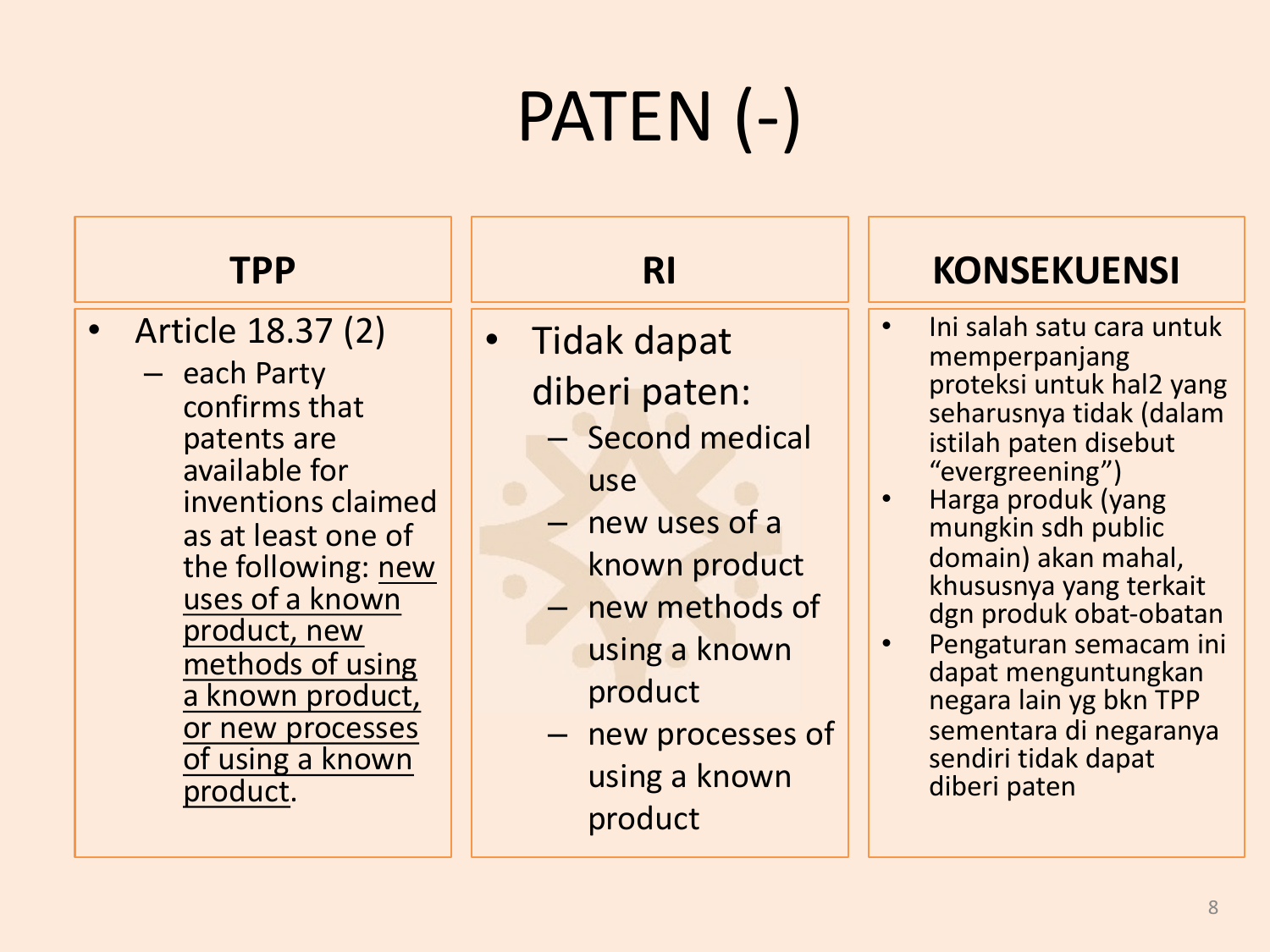#### **TPP**

- Article 18.48 (Patent Term Adjustment for Unreasonable Curtailment)
	- 1. Each Party shall make best efforts to process applications for marketing approval of pharmaceutical products in an efficient and timely manner, with a view to avoiding unreasonable or unnecessary delays.<br>2. With respect to a
	- pharmaceutical product that is subject to a patent, each Party shall make available an adjustment of the patent term to compensate the patent owner for unreasonable curtailment of the effective patent term as a result of the marketing approval process.

• Tidak diatur dalam UU Paten

### **RI KONSEKUENSI**

- Paten dan "marketing approval"<br>dikaitkan
	- BPOM sebagai institusi yang mengeluarkan "marketing\$ approval" harus mampu mengeluarkan "approval" sesuai ketentuan (+), jika tidak, masa

perlindungan paten\$ diperpanjang

- Perpanjangan masa perlindungan paten sbg kompensasi keterlambatan penerbitan "marketing<br>approval"
- 
- Pengaturan semacam ini dapat menguntungkan negara lain\$yg bkn TPP sementara di negaranya sendiri tidak diberi
- Salah satu cara untuk memperpanjang masa perlindungan paten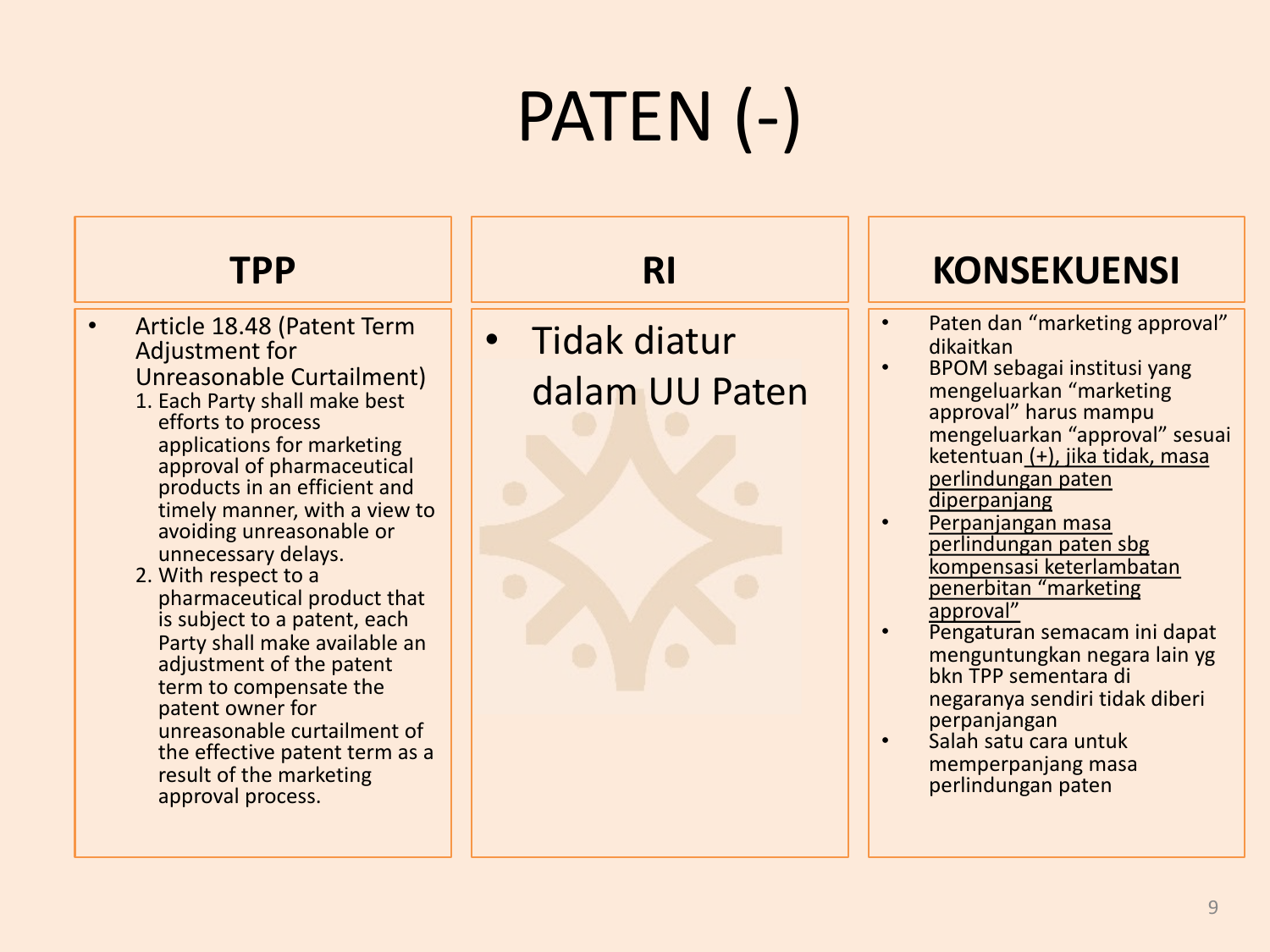#### **TPP**

- Article  $18.50$ (Protection of Undisclosed\$Test\$ or Other Data)
	- $-$  for at least five years from the date of marketing approval of the new pharmaceutical product in the territory of the Party.
- "data exclusivity"

• Tidak diatur dalam UU Paten

- Pihak industri farmasi generik tidak dapat menggunakan "Undisclosed\$ Test or Other Data" untuk memenuhi persyaratan izin edar suatu obat generik dan harus menunggu paling\$ tidak 5 (atau 8) tahun dari tanggal izin edar obat yang\$ mungkin sudah berakhir masa patennya.
- Setelah paten obat berakhir,<br> data yang sudah ada di BPOM\$tidak boleh dipakai utk penerbitan izin obat<br>generik
- Salah satu cara untuk memperpanjang monopoli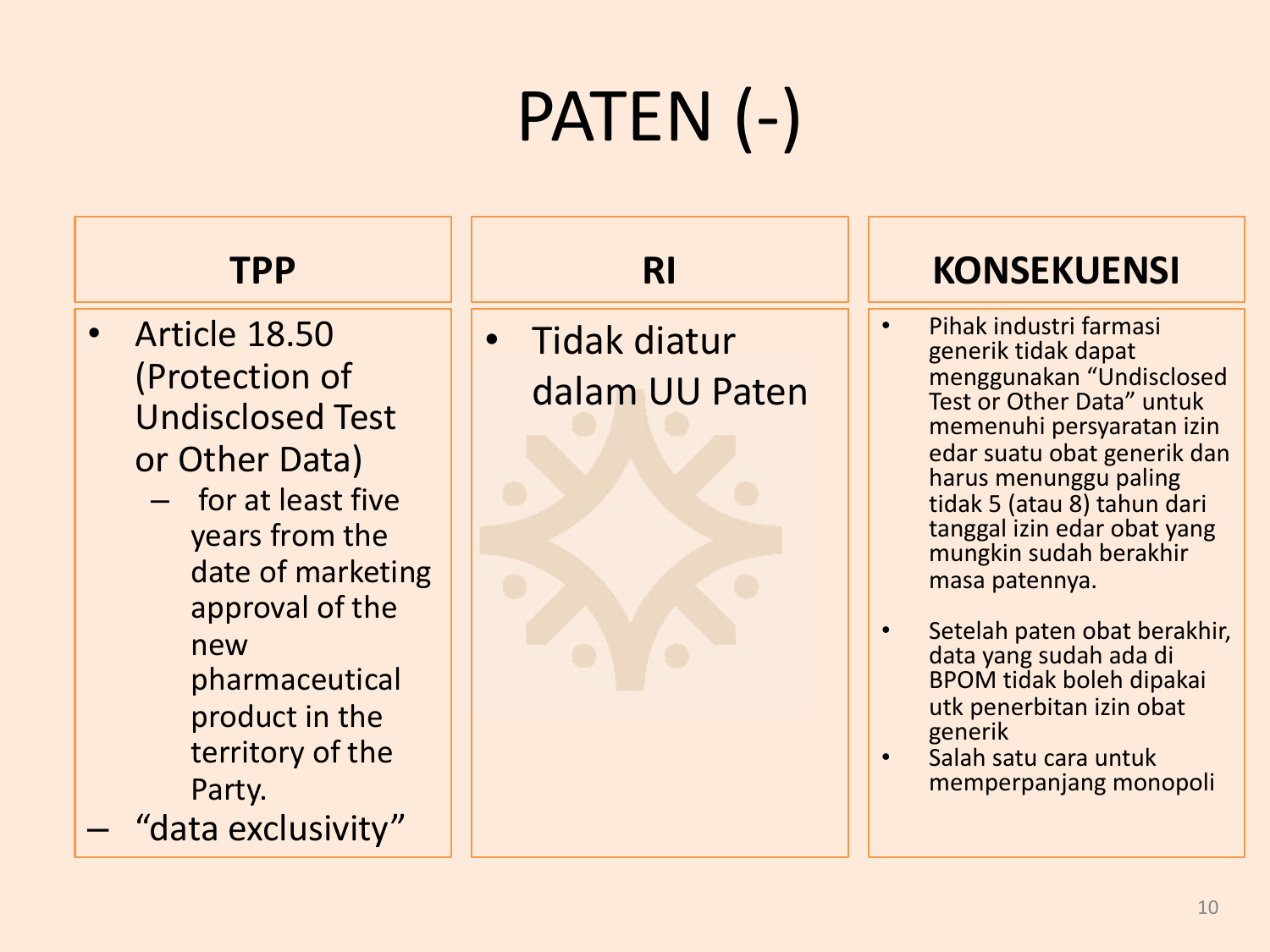#### **TPP**

- $\bullet$  Article 18.52
	- $-$  a new pharmaceutical product means a pharmaceutical product that does not contain a chemical entity that has been previously approved in that Party.

• Dalam UU Paten, penentuan "produk baru"\$ harus dengan memperbandingka n dengan seluruh "produk" yang terkait yang tidak hanya di-appove di Indonesia, tetapi juga diseluh dunia

- Mengganggu sistem penentuan kebaruan
- yang universal<br>Memperlemah standard pernyaratan pemberian paten<br>Memungkinkan produk
- yang seharusnya tidak diberi paten di RI, menjadi di beri paten<br>Pengaturan semacam ini
- dapat menguntungkan negara lain yg bkn TPP sementara di negaranya sendiri tidak dapat diberi paten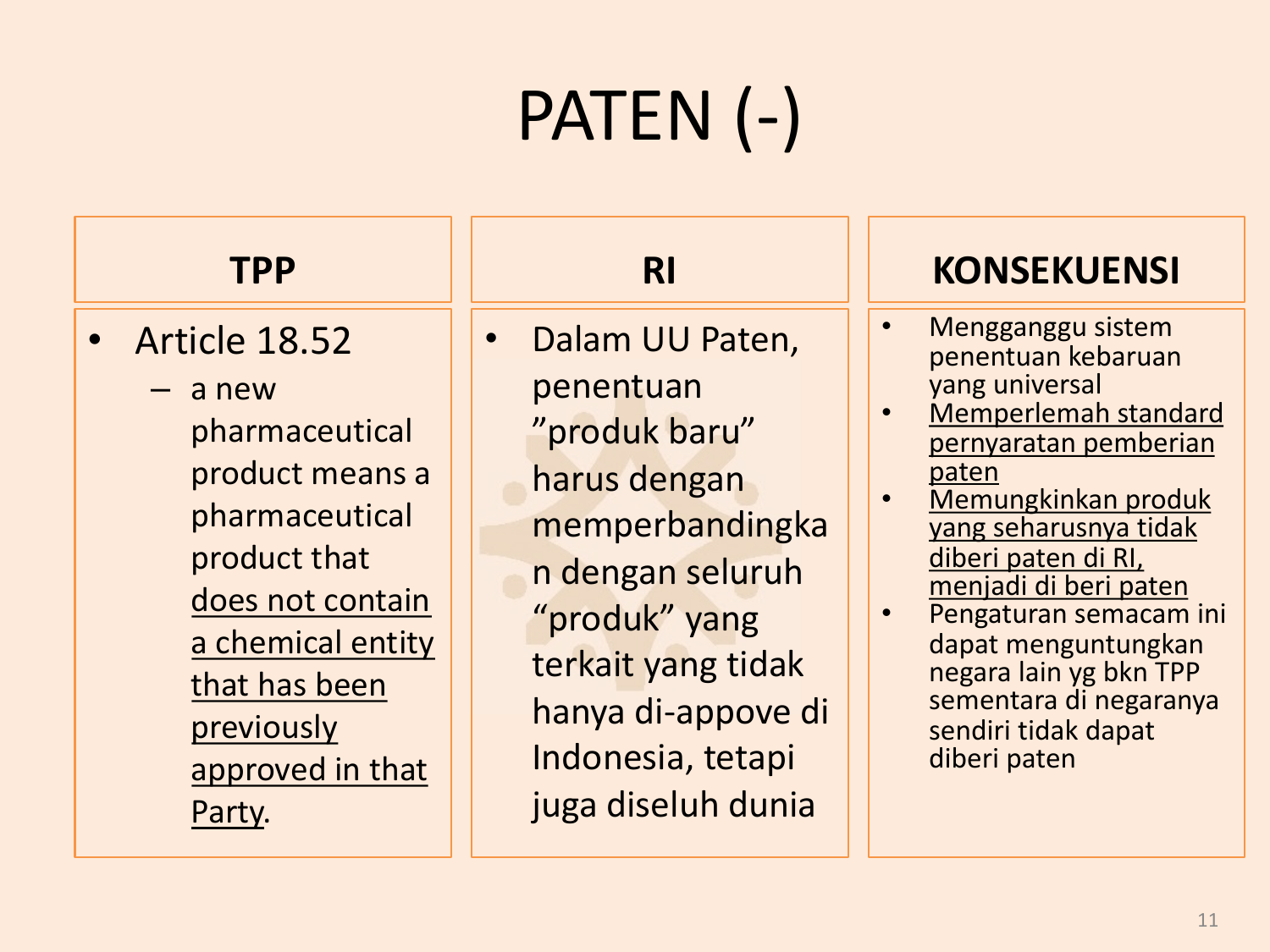#### **TPP**

- Article 18.46 (Patent  $\bullet$ **Term Adjustment for** Unreasonable **Granting Authority** Delays)
	- If there are unreasonable delays in a Party's issuance of patents, that Party shall provide the means to, and at the request of the patent owner shall, adjust the term of the patent to compensate for such delays

**RI** 

Tidak diatur  $\bullet$ 



#### **KONSEKUENSI**

 $\bullet$ 

Dapat memperpanjang masa berakhirnya perlindungan paten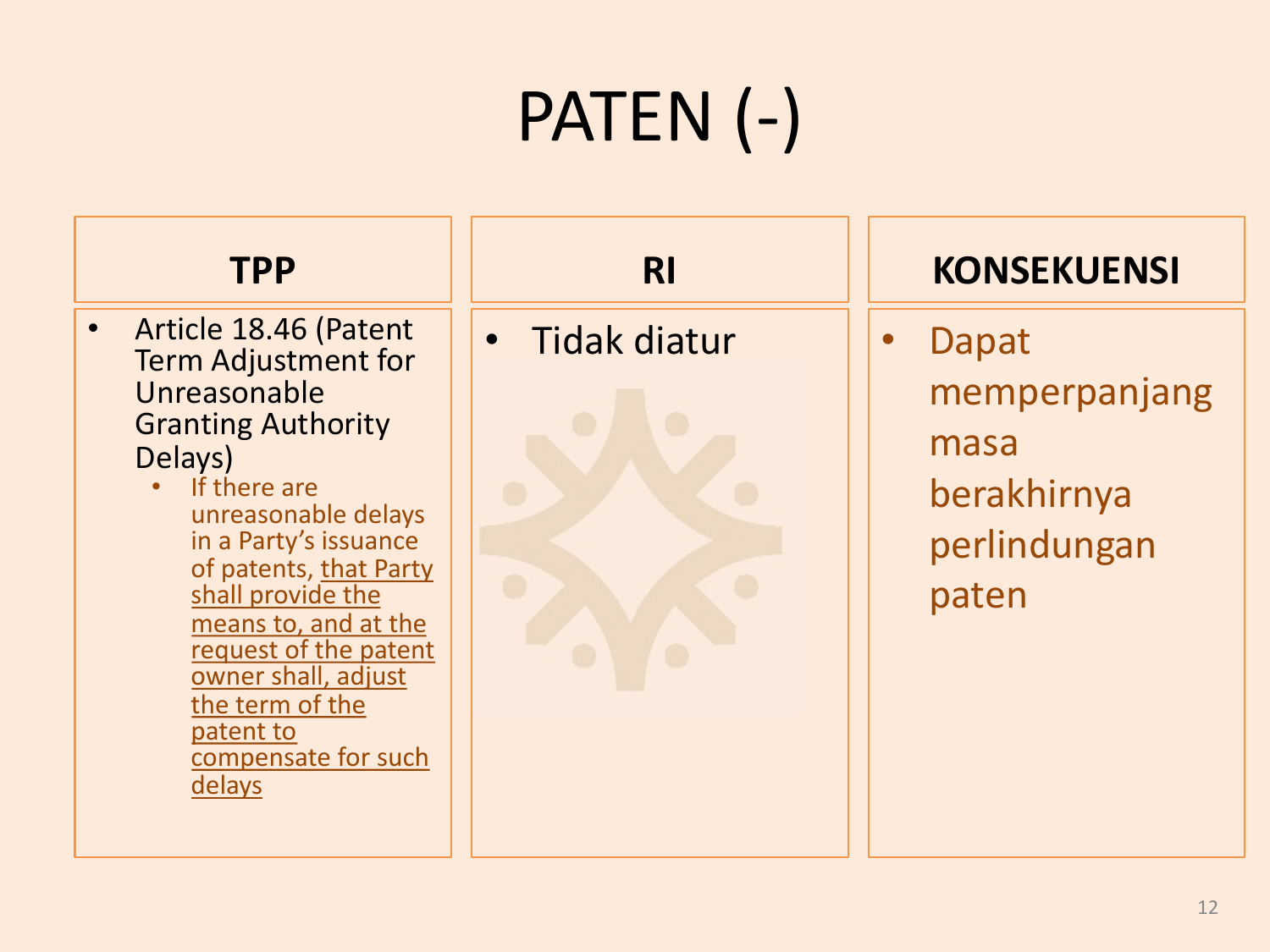### $LAIN-LAIN (+)$

#### **TPP**

- Article 18.13 (Cooperation Activities and Initiatives)
	- (a) developments in domestic and international intellectual property policy;
	- (b) intellectual property administration and registration systems;
	- (c) education and awareness relating to intellectual property;
	- (d) intellectual property issues relevant to:
	- (i) small and medium-sized enterprises;
	- (ii) science, technology and innovation activities; and
	- (iii) the generation, transfer and dissemination of technology;
	- (e) policies involving the use of intellectual property for research, innovation and economic growth;
	- (f) implementation of multilateral intellectual property agreements, such as those concluded or administered under the auspices of WIPO; and
	- (g) technical assistance for developing countries.



#### **KONSEKUENSI**

Dapat membantu pengembangan **HKI** dan pemanfaatan HKI bagi industri kreatif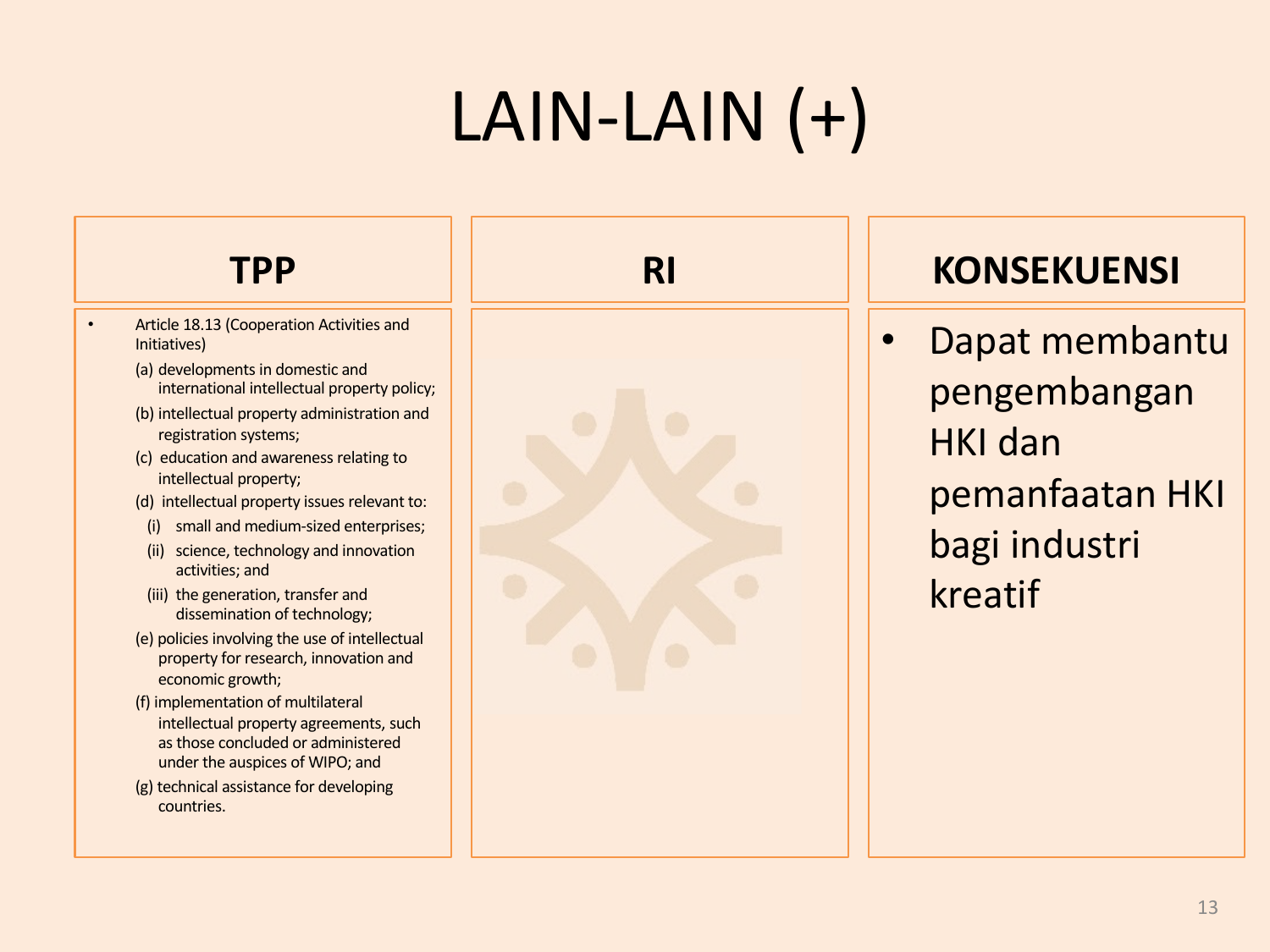### LAIN-LAIN (-)



- The Investment Chapter  $\bullet$ 
	- IP rights as "investments"
	- $-$  It prohibits the following:
		- (1) discrimination against foreign IP investors,
		- unfair and  $(2)$ inequitable treatment, and
		- (3) indirect expropriation.
	- IP investors are permitted to seek private arbitration through ICSID (International Centre for Settlement of **Investment Disputes)**

**RI** 

Tidak diatur  $\bullet$ 



#### **KONSEKUENSI**

Negara dapat  $\bullet$ digugat melalui **ICSID**